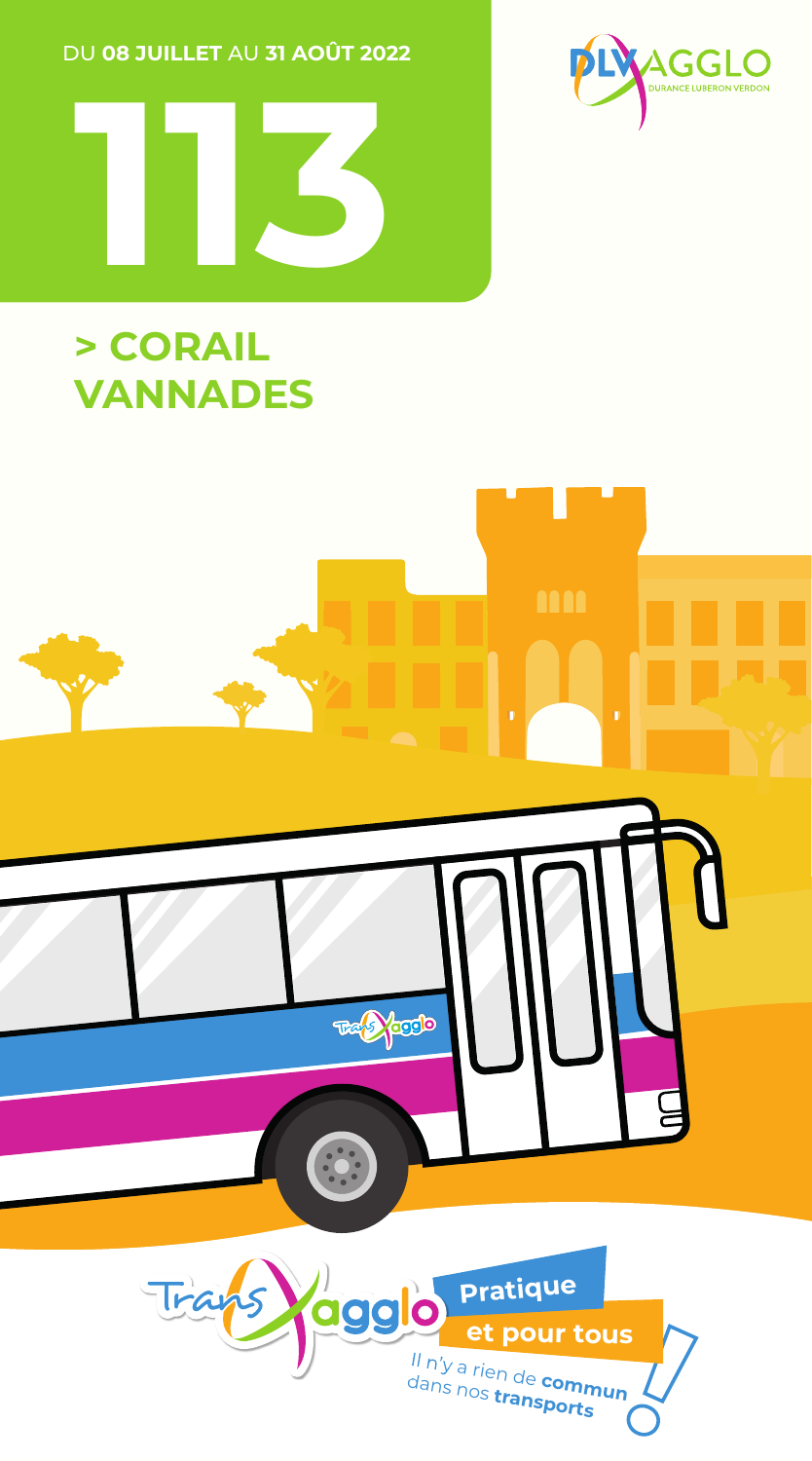## **MANOSQUE Ligne 113**



### Corail > Vannades

**Valable du lundi au samedi sauf les jours fériés**

| <b>CORAIL</b>                        | 07h58 | 08h58 10h00 |              | <b>11h00</b> | 12h00        | 14h00 15h00 |              | 16h00        | <b>17h00</b> | <b>18h00</b> |
|--------------------------------------|-------|-------------|--------------|--------------|--------------|-------------|--------------|--------------|--------------|--------------|
| <b>GRANDS PRÉS</b>                   | 07h59 | 08h59       | 10h01        | 11h01        | <b>12h01</b> | 14h01       | <b>15h01</b> | 16h01        | <b>17h01</b> | <b>18h01</b> |
| <b>MANOSOUE -</b><br><b>VILLAGE</b>  | 08h01 | 09h01       | 10h02        | 11h02        | 12h02        | 14h02       | <b>15h02</b> | 16h02        | <b>17h02</b> | 18h02        |
| <b>CAMPING</b>                       |       | 08h02 09h02 | 10h02        | 11h02        | 12h02        | 14h02 15h02 |              | 16h02        | 17h02        | 18h02        |
| <b>REPASSE</b>                       |       | 08h04 09h04 | 10h04        | 11h04        | 12h04        | 14h04 15h04 |              | 16h04        | 17h04        | 18h04        |
| <b>VARZELLES</b>                     |       | 08h05 09h05 | 10h05        | <b>11h05</b> | <b>12h05</b> | 14h05 15h05 |              | <b>16h05</b> | <b>17h05</b> | <b>18h05</b> |
| <b>CLG J. GIONO</b>                  | 08h07 | 09h07       | 10h07        | 11h07        | 12h07        | 14h07       | <b>15h07</b> | 16h07        | <b>17h07</b> | 18h07        |
| <b>LUQUÈCE</b>                       |       | 08h09 09h09 | 10h09        | <b>11h09</b> | 12h09        | 14h09 15h09 |              | 16h09        | 17h09        | 18h09        |
| DR P. JOUBERT                        | 08h10 | 09h10       | <b>10h10</b> | <b>11h10</b> | 12h10        | 14h10       | <b>15h10</b> | <b>16h10</b> | <b>17h10</b> | <b>18h10</b> |
| C. DE GAULLE                         | 08h12 | 09h12       | 10h12        | 11h12        | 12h12        | 14h12       | 15h12        | 16h12        | <b>17h12</b> | 18h12        |
| <b>PROVENCE</b>                      | 08h13 | 09h13       | 10h13        | 11h13        | <b>12h13</b> | 14h13       | 15h13        | 16h13        | <b>17h13</b> | 18h13        |
| <b>MOULIN NEUF</b>                   | 08h14 | 09h14       | 10h14        | 11h14        | 12h14        | 14h14       | 15h14        | 16h14        | 17h14        | 18h14        |
| <b>LYC. DES ISCLES</b>               | 08h16 | 09h16       | <b>10h16</b> | <b>11h16</b> | <b>12h16</b> | 14h16       | <b>15h16</b> | <b>16h16</b> | <b>17h16</b> | <b>18h16</b> |
| <b>CRÈCHE</b>                        | 08h18 | 09h17       | 10h17        | 11h17        | 12h17        | 14h17       | 15h17        | 16h17        | <b>17h17</b> | 18h17        |
| DR R. MATHOULIN 08h21                |       | 09h18       | <b>10h18</b> | 11h18        | <b>12h18</b> | 14h18       | <b>15h18</b> | <b>16h18</b> | <b>17h18</b> | <b>18h18</b> |
| <b>HÔPITAL</b><br><b>L. RAFFALLI</b> | 08h22 | 09h19       | 10h19        | 11h19        | <b>12h19</b> | 14h19       | <b>15h19</b> | 16h19        | <b>17h19</b> | 18h19        |
| <b>VANNADES</b>                      |       | 09h26 10h26 |              | 11h26        | 12h26        | 14h26       | <b>15h26</b> | <b>16h26</b> | <b>17h26</b> | 18h26        |



| <b>VANNADES</b>                      |                   | 09h35 10h35       | 11h35        | 12h35                                                        |             |             |             | 14h35 15h35 16h35 17h35 18h35 |       |
|--------------------------------------|-------------------|-------------------|--------------|--------------------------------------------------------------|-------------|-------------|-------------|-------------------------------|-------|
| <b>DR R. MATHOULIN</b>               | 09h41 10h41       |                   | 11h41        | 12h41                                                        | 14h41 15h41 |             | 16h41       | 17h41                         | 18h41 |
| <b>HÔPITAL</b><br><b>L. RAFFALLI</b> |                   |                   |              | 08h30 09h42 10h42 11h42 12h42 14h42 15h42 16h42 17h42 18h42  |             |             |             |                               |       |
| <b>CRÈCHE</b>                        |                   |                   |              | 08h32 09h43 10h43 11h43 12h43 14h43 15h43 16h43 17h43 18h43  |             |             |             |                               |       |
| LYC. DES ISCLES                      | 08h35 09h45 10h45 |                   | 11h45        | 12h45                                                        |             |             |             | 14h45 15h45 16h45 17h45       | 18h45 |
| <b>L.L. ZAMENHOF</b>                 |                   |                   |              | 08h35 09h45 10h45 11h45 12h45 14h45 15h45 16h45 17h45 18h45  |             |             |             |                               |       |
| <b>MOULIN NEUF</b>                   | 08h37 09h46 10h46 |                   |              | 11h46 12h46 14h46 15h46 16h46 17h46 18h46                    |             |             |             |                               |       |
| C. DE GAULLE                         |                   |                   |              | 08h38 09h49 10h49 11h49 12h49 14h49 15h49 16h49 17h49 18h49  |             |             |             |                               |       |
| DR P. JOUBERT                        |                   |                   |              | 08h39 09h49 10h49 11h49 12h49 14h49 15h49 16h49 17h49 18h49  |             |             |             |                               |       |
| <b>LUOUÈCE</b>                       |                   |                   |              | 08h40 09h50 10h50 11h50 12h50 14h50 15h50 16h50 17h50 18h50  |             |             |             |                               |       |
| <b>CLG J. GIONO</b>                  | 08h41 09h51       | 10h <sub>51</sub> | <b>11h51</b> | 12h51                                                        | 14h51       | 15h51       | 16h51       | <b>17h51</b>                  | 18h51 |
| <b>VARZELLES</b>                     | 08h42 09h52 10h52 |                   |              | 11h52 12h52                                                  |             |             |             | 14h52 15h52 16h52 17h52 18h52 |       |
| <b>REPASSE</b>                       | 08h44 09h54 10h54 |                   | 11h54        | 12h54                                                        |             |             |             | 14h54 15h54 16h54 17h54       | 18h54 |
| <b>CAMPING</b>                       | 08h46 09h56 10h56 |                   |              | 11h56 12h56 14h56 15h56 16h56 17h56 18h56                    |             |             |             |                               |       |
| <b>MANOSOUE</b><br><b>VILLAGE</b>    | 08h47 09h57 10h57 |                   | 11h57        | 12h57                                                        |             | 14h57 15h57 | 16h57       | 17h57                         | 18h57 |
| <b>GRANDS PRÉS</b>                   | 08h49 09h59 10h59 |                   | <b>11h59</b> | 12h59                                                        |             | 14h59 15h59 | 16h59 17h59 |                               | 18h59 |
| <b>CORAIL</b>                        |                   |                   |              | lo8h50 10h00 11h00 12h00 13h00 15h00 16h00 17h00 18h00 19h00 |             |             |             |                               |       |
|                                      |                   |                   |              |                                                              |             |             |             |                               |       |



Horaires calculés dans des conditions normales de circulation sous réserve de modifications. Le Trans'Agglo ne circule pas les dimanches et jours fériés sauf pour la ligne 136. Plus d'infos<br>sur mobilite diva fr sur **mobil**